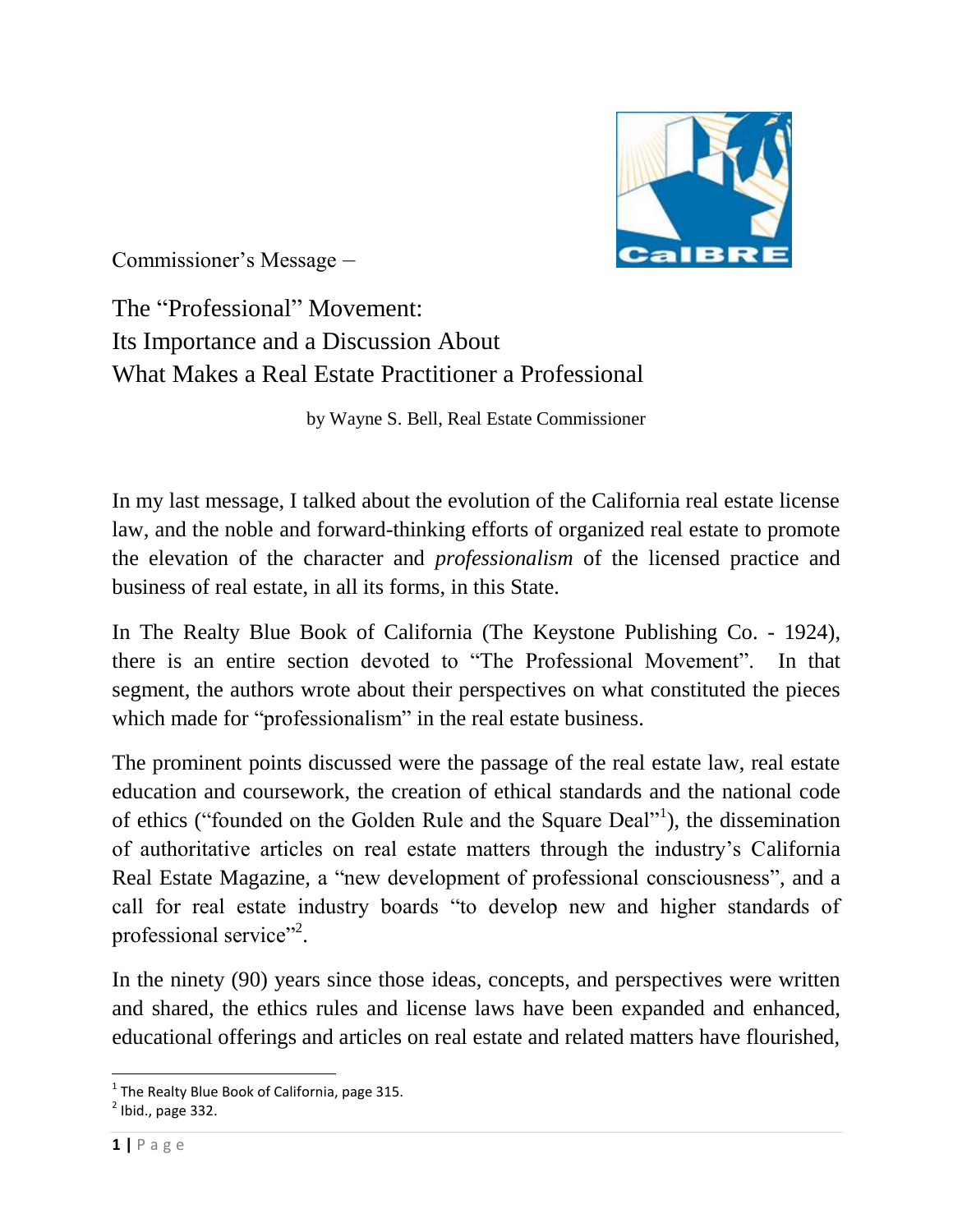discussions about "professionalism" have occurred statewide (including at the California Department and now Bureau of Real Estate), and real estate boards and associations have been actively involved in elevating the practices of their members.

Nevertheless, when I do outreach throughout California, I am told by real estate practitioners and consumers that some real estate licensees are simply not qualified and are *unprofessional*. In that context, I am frequently asked what I can do, as the Real Estate Commissioner, to make licensed real estate practitioners more professional.

Interestingly, in a profile entitled "Increasing Professionalism One Broker at a Time", in the June/July 2014 edition of the California Real Estate Magazine, Steve Brown, the current President of the National Association of Realtors states that he is "most often asked about raising professionalism throughout the industry"<sup>3</sup>. Mr. Brown says that he is focusing on broker-based efforts to boost their agents' professionalism, and on increased involvement in "professional" training programs 4 .

I am fully supportive of and enthusiastically endorse Mr. Brown's aims and suggested approaches regarding professionalism.

In talking with myriad individuals involved in all aspects of the real estate business in California, I have concluded that professionalism is crucial to the real estate industry.

Professionalism is what is expected by real estate consumers, and it is foremost in protecting the public in real estate matters.

But What Makes a Real Estate Licensee a Professional, and What Adds Up to Professionalism?

In considering answers to the foregoing questions, I have posed those queries to real estate licensees involved in various licensed activities, consumers, family members, and colleagues. The responses I have gotten are numerous and include the notion that professionalism is:

l <sup>3</sup> California Real Estate Magazine (June/July 2014), page 20.

 $<sup>4</sup>$  Ibid., page 20.</sup>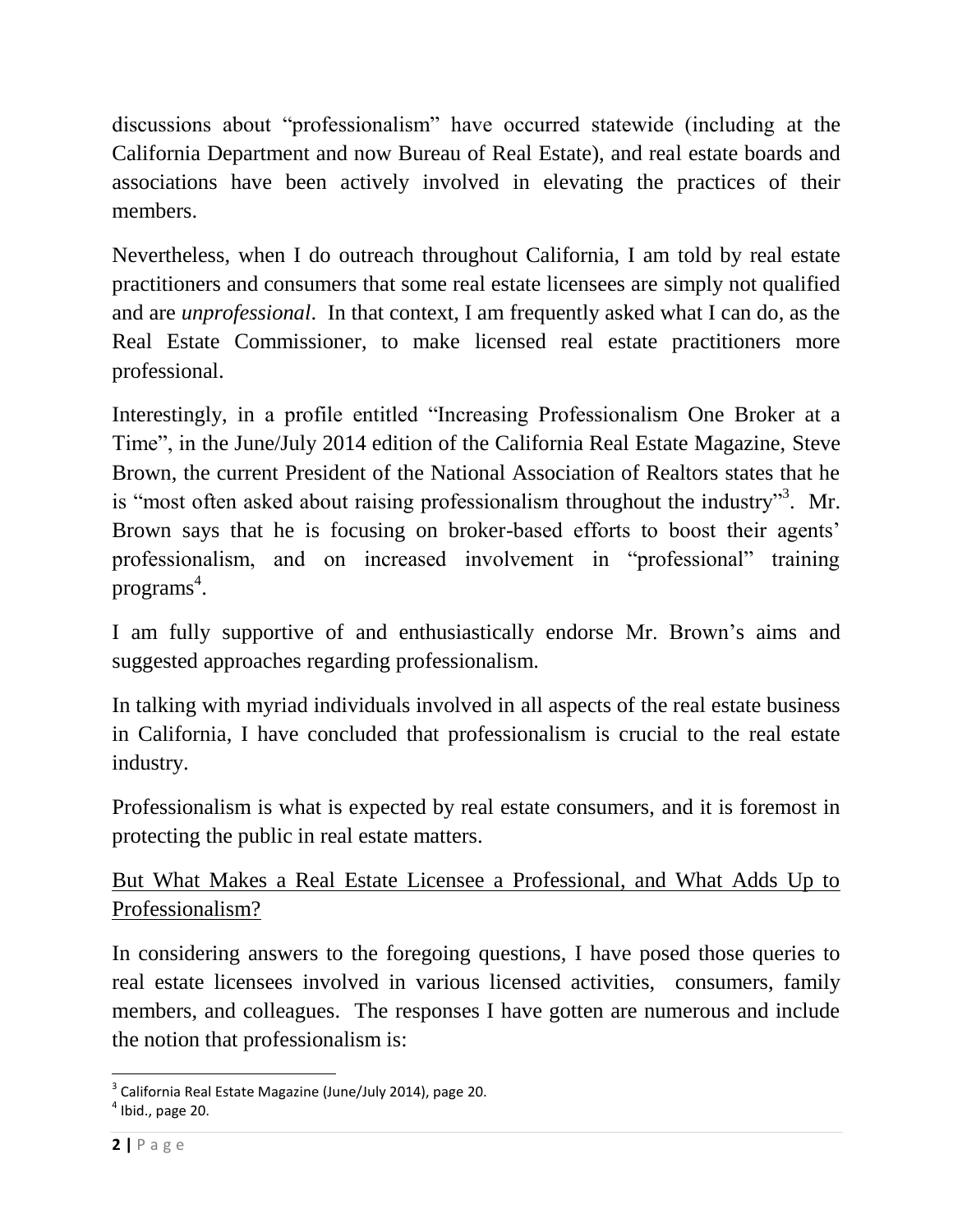- 1. A combination of appearance and attitude (or presenting oneself "professionally"), and excellent client service.
- 2. Understanding and following the important fiduciary duties imposed on real estate licensees (including placing the clients' interests ahead of those of the licensees). Fiduciary duties impose the highest standard of care, and real estate agents must be committed to scrupulously fulfilling those obligations. For a more complete discussion of the fiduciary duties applicable to real estate licensees, when acting as agents, please see the following Real Estate Bulletin article: [www.dre.ca.gov/files/pdf/reb/rebsum07.pdf.](http://www.dre.ca.gov/files/pdf/reb/rebsum07.pdf)
- 3. Being organized, disciplined, prepared, trustworthy and responsive.
- 4. Being civil, kind, ethical and responsive (including communicating with clients and parties on the other side) in business dealings.
- 5. Delivering consistently first-rate work and results.
- 6. Following the lawful instructions of clients.
- 7. Having the education, knowledge and experience necessary to achieve the results a client wants.

What I discovered in the answers offered by others, in reading commentaries about professionalism, and in gathering my thoughts for this message, is that professionalism is exceedingly difficult to define, but it certainly encompasses all of those factors above (including those discussed and identified in The Realty Blue Book of California in 1924), as well as the qualities attached to trained, experienced, and skilled people, working at the level of excellence or competence that is expected of a professional in a given arena.

While it also necessarily includes a thorough and complete understanding of – and compliance with -- the standards of ethics, I want to use Steve Brown's salient ideas on professionalism (the need for and value of broker-based responsibility and efforts, and participation in training programs) as a jumping off point for the remainder of my message on what makes a real estate practitioner a professional.

Professionalism in Any Aspect of Licensed Real Estate Practice Requires that Practitioners Have the Knowledge, Skills, Abilities, and Preparation Reasonably Necessary to Represent a Client Ethically and Well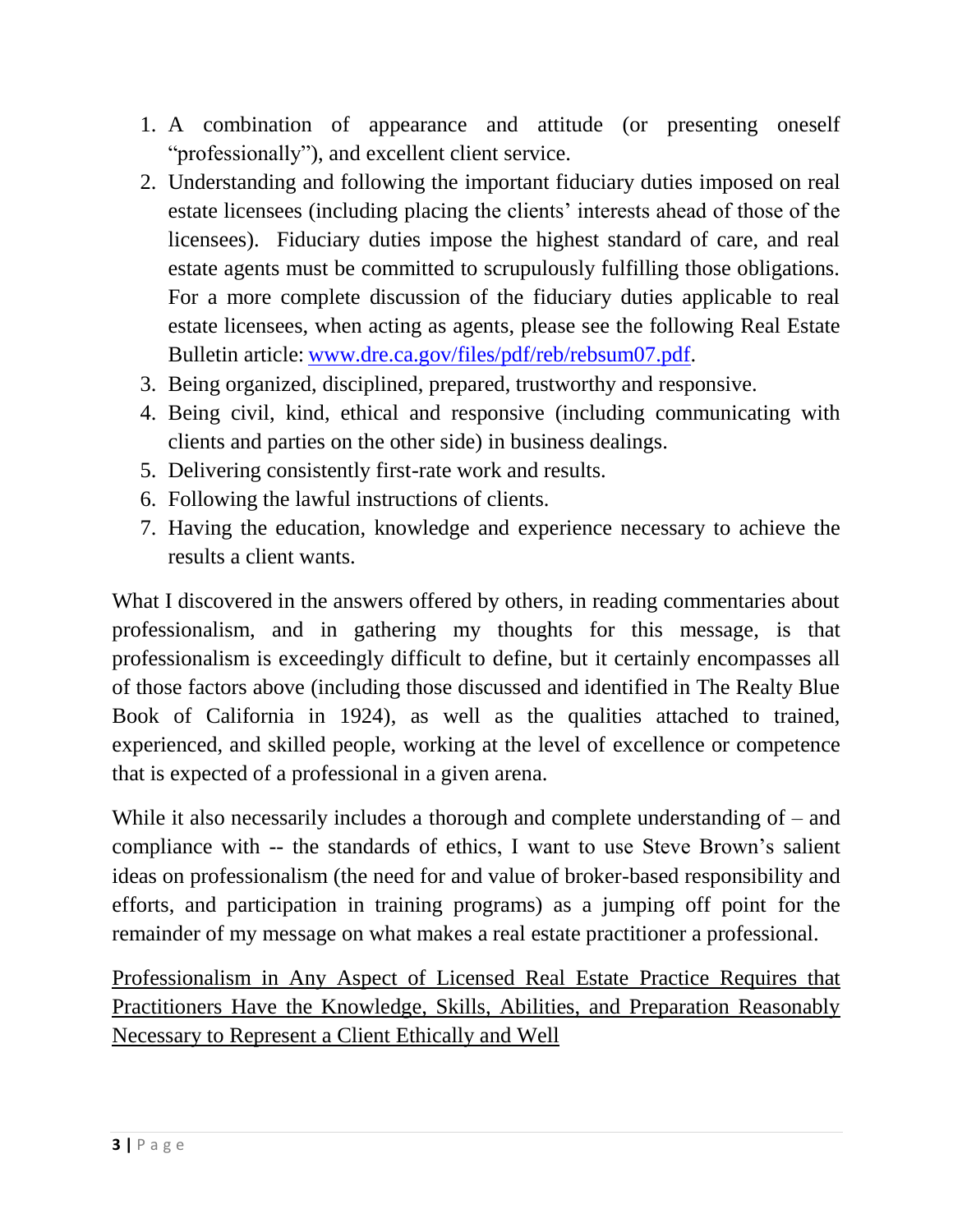While some can argue otherwise, my conclusion is that professionalism in performing real estate licensed services requires licensees to have the knowledge, skills and abilities (gained through education and/or practice and experience), and thoroughness and preparation (including organization and diligence) to well and ethically<sup>5</sup> represent their clients.

## Education, Training, Practice, Experience and Mentoring Make Perfect

A real estate licensee's education does not end with the passing of the real estate license examination. In fact, license examinations require minimum or "minimumplus" competencies to practice. Professionalism requires far more in terms of education, training, actual practice, learning from other "professionals", and germane experience, and the "more" can only be provided by those who have practiced, done the work, understand the work, and/or can educate others about the work. The "more" also includes staying current on the laws, regulations and rules of conduct applicable to licensed real estate practice codified in the State's Real Estate Law, and making use of any pertinent resources provided by the California Bureau of Real Estate.

I would suggest that not many patients would go to a surgeon who only passed the medical boards (the minimum standards required for licensure), and who had no practical experience or mentoring. Rather, I would posit that patients go to a surgeon because of that doctor's experience, skills, abilities, results, and reputation.

The same analysis is surely applicable to what makes a real estate licensee a professional. It is a combination of education, training, practice, experience and mentoring that helps to create a real estate professional in terms of customer care, positive outcomes, and qualitatively high client service.

These vital components of professionalism can be developed by and are found in:

- 1. Experiential learning (learning from one's own experiences and the mistakes of others), and practice in the real world.
- 2. Careful and competent supervision of salespersons by experienced and "professional" real estate brokers.

 $\overline{\phantom{a}}$  $<sup>5</sup>$  Real estate professionals must always practice along the lines of the highest ethics possible.</sup>